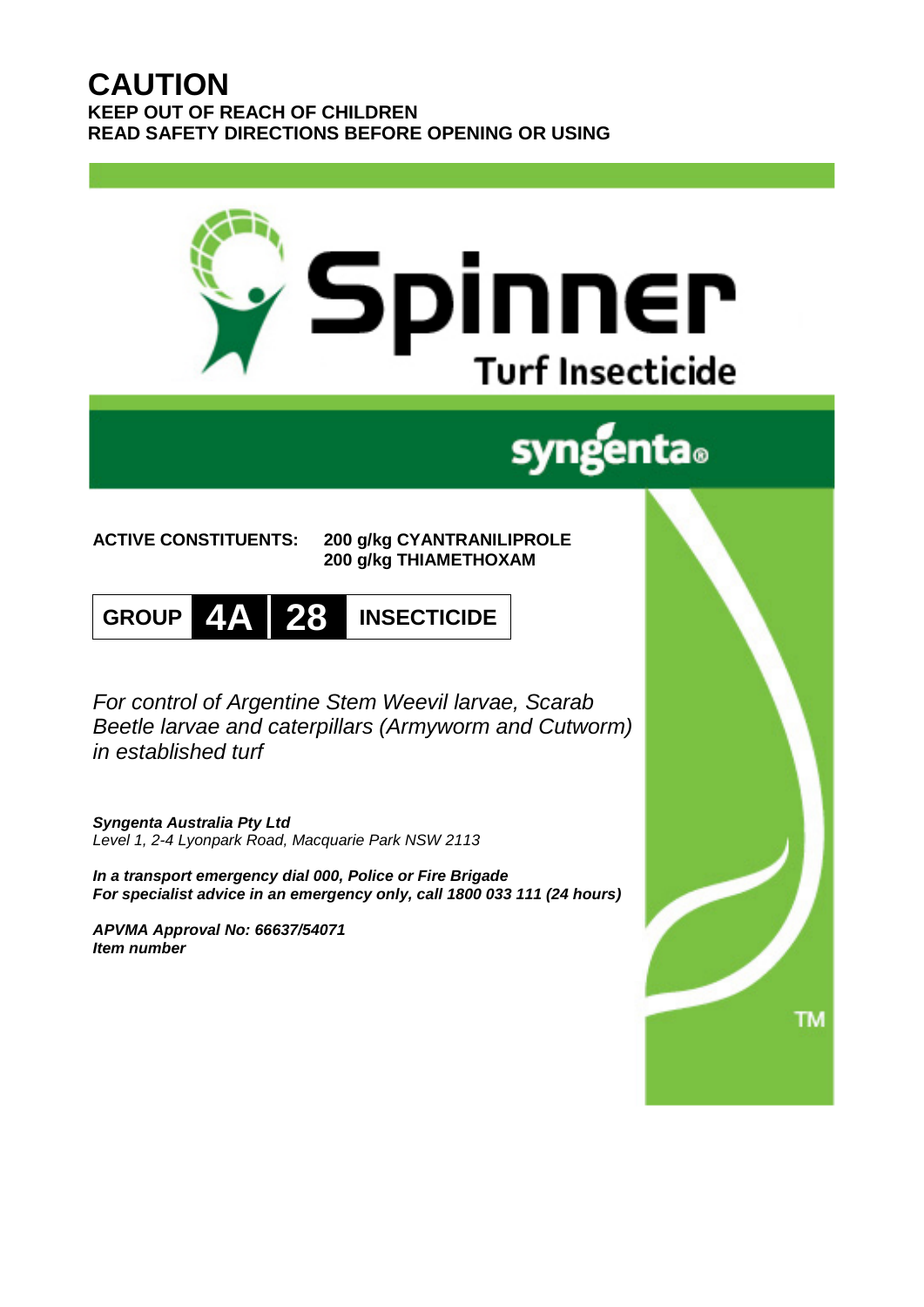## **DIRECTIONS FOR USE**

## **Restraints**

DO NOT apply with aircraft or through any type of irrigation equipment

DO NOT apply if heavy rain is forecast

## **Spray Drift Restraints**

DO NOT apply with spray droplets smaller than a **COARSE** spray droplet size category according to "*APVMA Compliance Instructions for Mandatory COARSE or Larger Droplet Size Categories"* located under this title in the GENERAL INSTRUCTIONS section of this label

DO NOT apply when wind speed is less than 3 or more than 20 kilometres per hour as measured at the application site

DO NOT apply during surface temperature inversion conditions at the application site

DO NOT apply with a nozzle height greater than 50 cm above the ground

Users of this product **MUST make an accurate written record** of the details of each spray application within 24 hours following application and **KEEP** this record for a minimum of 2 years. The spray application details that must be recorded are: **1** date with start and finish times of application, **2** location address and paddock/s sprayed, **3** full name of this product, **4** amount of product used per hectare and number of hectares applied to, **5** crop/situation and weed/pest, **6** wind speed and direction during application, **7** air temperature and relative humidity during application, **8** nozzle brand, type, spray angle, nozzle capacity and spray system pressure measured during application, **9** name and address of person applying this product. (Additional record details may be required by the state or territory where this product is used.)

## **Mandatory No-Spray Zones**

DO NOT apply if there are aquatic or wetland areas including aquacultural ponds, surface streams and rivers within 15 m downwind from the application area

| <b>Situation</b> | <b>Pest</b>                                                                                                                                                                            | Rate     | <b>Critical Comments</b>                                                                                                                                                                                                                                                                                                                                                                                                                                                                                                                                                                                       |
|------------------|----------------------------------------------------------------------------------------------------------------------------------------------------------------------------------------|----------|----------------------------------------------------------------------------------------------------------------------------------------------------------------------------------------------------------------------------------------------------------------------------------------------------------------------------------------------------------------------------------------------------------------------------------------------------------------------------------------------------------------------------------------------------------------------------------------------------------------|
| <b>Turf</b>      | <b>Established</b> African Black Beetle<br>larvae (Heteronychus<br>arator),<br>Argentinian Scarab<br>larvae (Cyclocephala<br>signaticollis),<br>June Beetle larvae<br>(Phyllophaga sp) | 1 kg/ha  | Apply prior to or at peak egg hatch, (African Black Beetle<br>- late September through to mid October or Argentinian<br>Scarab - early December), or when small larvae are<br>present. Ensure product placement as close to soil<br>surface as possible.<br>Preferably spray onto wet or dewy turf. Irrigate with at<br>least 3 mm water commencing within 1 hour of<br>application. DO NOT irrigate to the point of runoff.<br>Refer to the Application sections for detailed<br>information.                                                                                                                 |
|                  | Argentine Stem<br>Weevil larvae<br>(Listronotus<br>bonariensis)                                                                                                                        |          | Monitor adult activity through spring and early summer.<br>Spray when peak numbers (preventatively) or when first<br>visual symptoms are observed (curatively) typically<br>around late September to December. Early application is<br>essential to minimise damage to turf due to feeding.<br>Refer to the Application sections for detailed<br>information.                                                                                                                                                                                                                                                  |
|                  | <b>Billbug larvae</b><br>(Sphenophorus<br>brunnipennis)                                                                                                                                |          | Monitor adult activity through late spring and early<br>summer. Spray when numbers peak or when small larvae<br>(4 mm) are found in the thatch or surface soil typically<br>around late November to early December. Early<br>application is essential to minimise damage to turf due to<br>feeding. Ensure product placement as close to soil<br>surface as possible.<br>Preferably spray onto wet or dewy turf. Irrigate with at<br>least 3 mm of water commencing within 1 hour of<br>application. DO NOT irrigate to the point of runoff.<br>Refer to the Application sections for detailed<br>information. |
|                  | Caterpillars including<br><b>Black Cutworm</b><br>(Agrotis ipsilon),<br>Lawn Armyworm,<br>(Spodoptera mauritia)                                                                        | 500 g/ha | Monitor adult activity through spring and summer. Spray<br>when pest is evident. Early application is essential to<br>minimise damage to turf due to feeding Apply as a foliar<br>spray during spring and summer when pests are present.<br>Refer to the Application sections for detailed<br>information.                                                                                                                                                                                                                                                                                                     |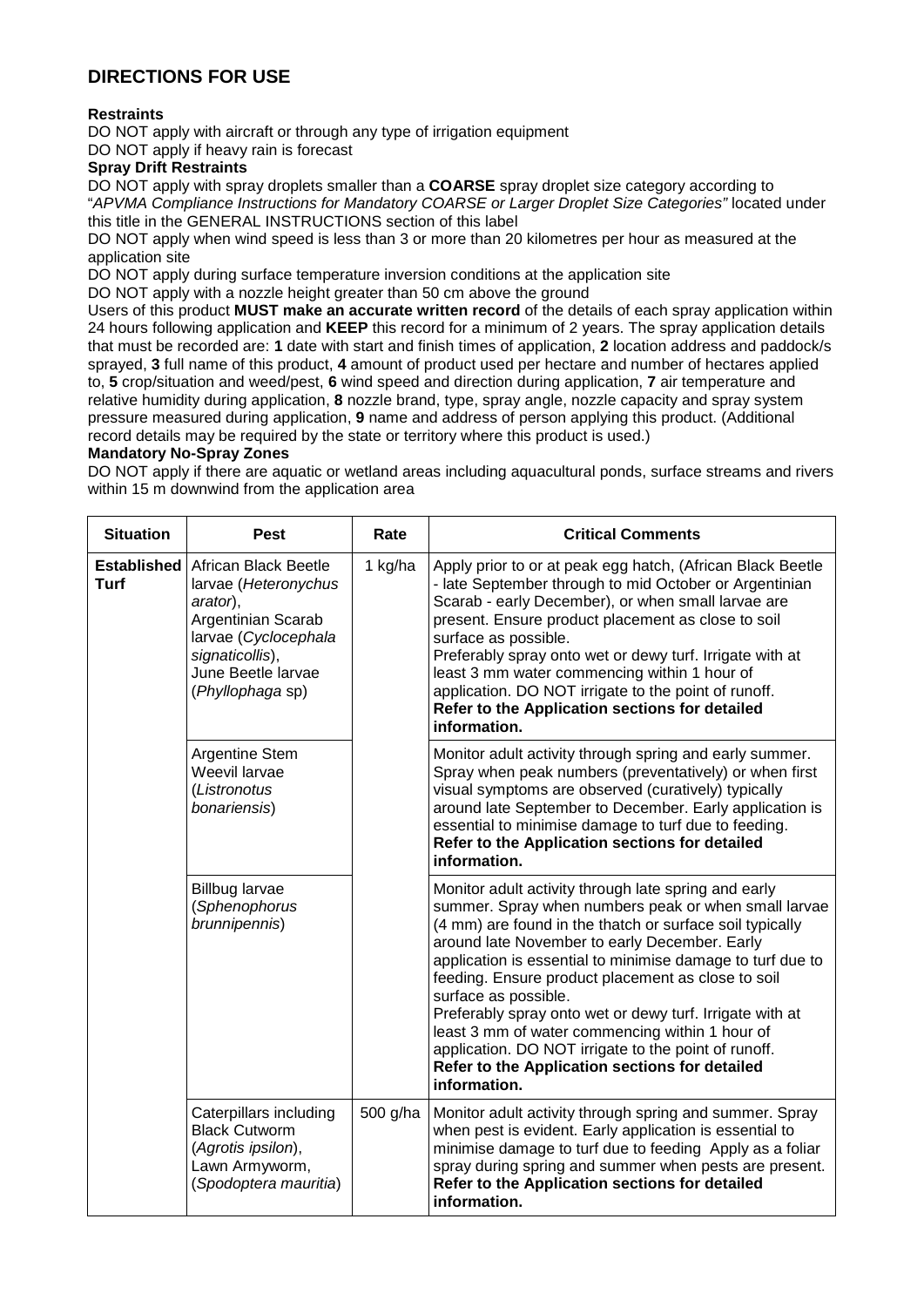## **NOT TO BE USED FOR ANY PURPOSE, OR IN ANY MANNER, CONTRARY TO THIS LABEL UNLESS AUTHORISED UNDER APPROPRIATE LEGISLATION**

#### **WITHHOLDING PERIOD: DO NOT GRAZE TREATED TURF/LAWN OR FEED TURF/LAWN CLIPPINGS FROM ANY TREATED AREA TO POULTRY OR LIVESTOCK**

#### **GENERAL INSTRUCTIONS**

#### **Mixing**

Add the required amount of SPINNER to clean water in half-filled spray tank with the agitator or by-pass in operation. Maintain agitation while filling tank with remainder of water. Agitate whilst spraying.

#### **Compatibility**

As formulations of other manufacturer's products are beyond the control of Syngenta, and water quality varies with location, all mixtures should be tested prior to mixing commercial quantities.

#### **Application**

DO NOT apply with aircraft or through any type of irrigation equipment. Ensure even application in order to achieve even disease control. Avoid overlapping sprays. Ensure that boom height for broadcast application does not exceed 50 cm above the leaf blades of the turf. Avoid application under conditions when uniform coverage cannot be obtained or when spray drift may occur.

*Soil Insects:* Application volumes for soil insects (African Black Beetle, Argentinian Scarab, June Beetle, Argentine Stem Weevil and Billbug) should be as high as possible (700 to 1000 L/ha) to ensure placement close to the soils surface. Use nozzles that produce very coarse to extremely coarse droplets (eg Air Induction 08 nozzles). Preferably spray onto wet or dewy turf. Irrigate with at least 3 mm of water commencing within 1 hour of application.

*Surface Insects:* Application volume for leaf and crown feeding insects (Argentine Stem Weevil, Cutworm and Armyworm) should be adequate to ensure thorough and even coverage of the turf leaves and penetration to the crowns. Total application volume should be 300 to 500 L/ha. Use coarse droplets (eg Air Induction flat fan 025 to 04 nozzles). In higher cut turf (≥15 mm) a significant spray shielding effect can occur, impacting negatively on spray penetration and even coverage at low application volumes.

#### *APVMA Compliance Instructions for Mandatory COARSE or Larger Droplet Size Categories*

These instructions inform users of this chemical product how to lawfully comply with the requirement of a COARSE or larger spray droplet size category for spray application.

Spray droplet size categories are defined in the ASAE S572 Standard (newer name may also be shown as ASABE) or the BCPC guideline. Nozzle manufacturers may refer to one or both to identify droplet size categories, but for a nozzle to comply with this requirement, the manufacturer must refer to at least one. **Complying with the label requirement to use a specific droplet size category means using the correct nozzle that will deliver that droplet size category under the spray operation conditions being used. The APVMA has approved only the following specific methods for choosing the correct nozzle. Use one of the methods specified in these instructions to select a correct nozzle to deliver a COARSE or larger droplet size category.** 

*Mandatory instructions for ground applications for COARSE droplet size or larger categories* 

USE ONLY nozzles that the nozzles' manufacturer has rated to deliver a COARSE, a VERY COARSE or an EXTREMELY COARSE droplet size category as referenced to ASAE S572 or BCPC. Choose a nozzle specified to provide the droplet size required in the label Spray Drift Restraints. DO NOT use a higher spray system pressure than the maximum the manufacturer specifies for the selected nozzle to deliver the droplet size category required in the label Spray Drift Restraint.

## **Insecticide Resistance Warning GROUP 4A 28 INSECTICIDE**

For insecticide resistance management SPINNER Turf Insecticide is a Group 4A and Group 28 insecticide. Some naturally occurring insect biotypes resistant to SPINNER and other Group 4A and/or Group 28 insecticides may exist through normal genetic variability in any insect population. The resistant individuals can eventually dominate the insect population if SPINNER or other Group 4 and/or Group 28 insecticides are used repeatedly. The effectiveness of SPINNER on resistant individuals could be significantly reduced. Since occurrence of resistant individuals is difficult to detect prior to use, Syngenta Australia Pty Ltd accepts no liability for any losses that may result from failure of SPINNER to control resistant insects. SPINNER may be subject to specific resistance management strategies. For further information contact your supplier, Syngenta representative or local agricultural department agronomist.